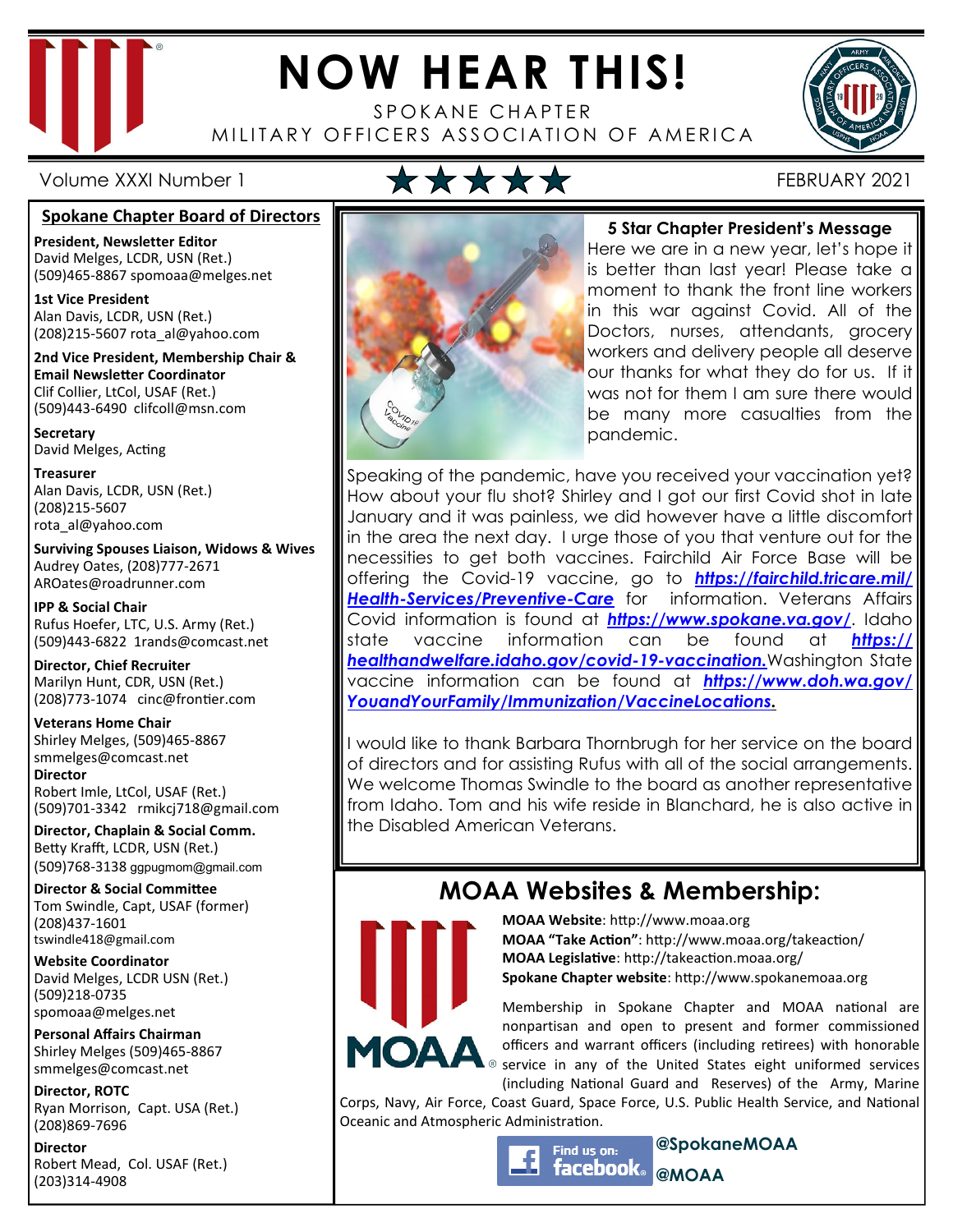

## **State Route 902 designated Gold Star Memorial Highway**

#### **By Rudy Lopez**

Eastern Washington veterans secured a permanent tribute to honor state and regional service members who have died in service to their county, while recognizing surviving family members, now Gold Star Families, thrust into a difficult journey as a result of their loss.

On 16 September 2020, the Washington State Transportation Commission adopted a resolution to designate State Route 902 the "*Gold Star Memorial Highway*."

Members of the Eastern Washington Veterans Task Force, the state's oldest veteran support coalition, took up this initiative as a means of honoring the fallen and their families along the 12 mile stretch of SR 902. The significance of SR 902 is that it serves as the primary route traveled to reach the Washington State Veterans Cemetery in Medical Lake. This site is the final resting place for over 6,300 veterans and family members.

The concept of dedicating this section of roadway came about as a means of commemorating the cemetery's tenth year of service. And doing so in a manner of solemnity that would forever reflect on the service and sacrifice of countless soldiers, sailors, airmen, Marines and Coast Guardsmen that have served their nation with honor and distinction, and made the ultimate sacrifice. They answered the nation's call and gave their life in its defense. They are among the very best of America, putting their own personal lives on hold to ensure the freedom of every American is preserved. Not only securing our domestic tranquility but ensuring America remains a shining city on a hill for the world to see as a beacon of hope.

**NOW HEAR THIS!** *Is published at least 6 times per year by the Spokane Chapter, Military Officers Association of America, P O Box 466, Veradale WA 99037. Editor: David Melges, spomoaa@melges.net, (509)218-0735. Advertising limited to members/spouses only. No subject matter that would preclude non-profit mailing.*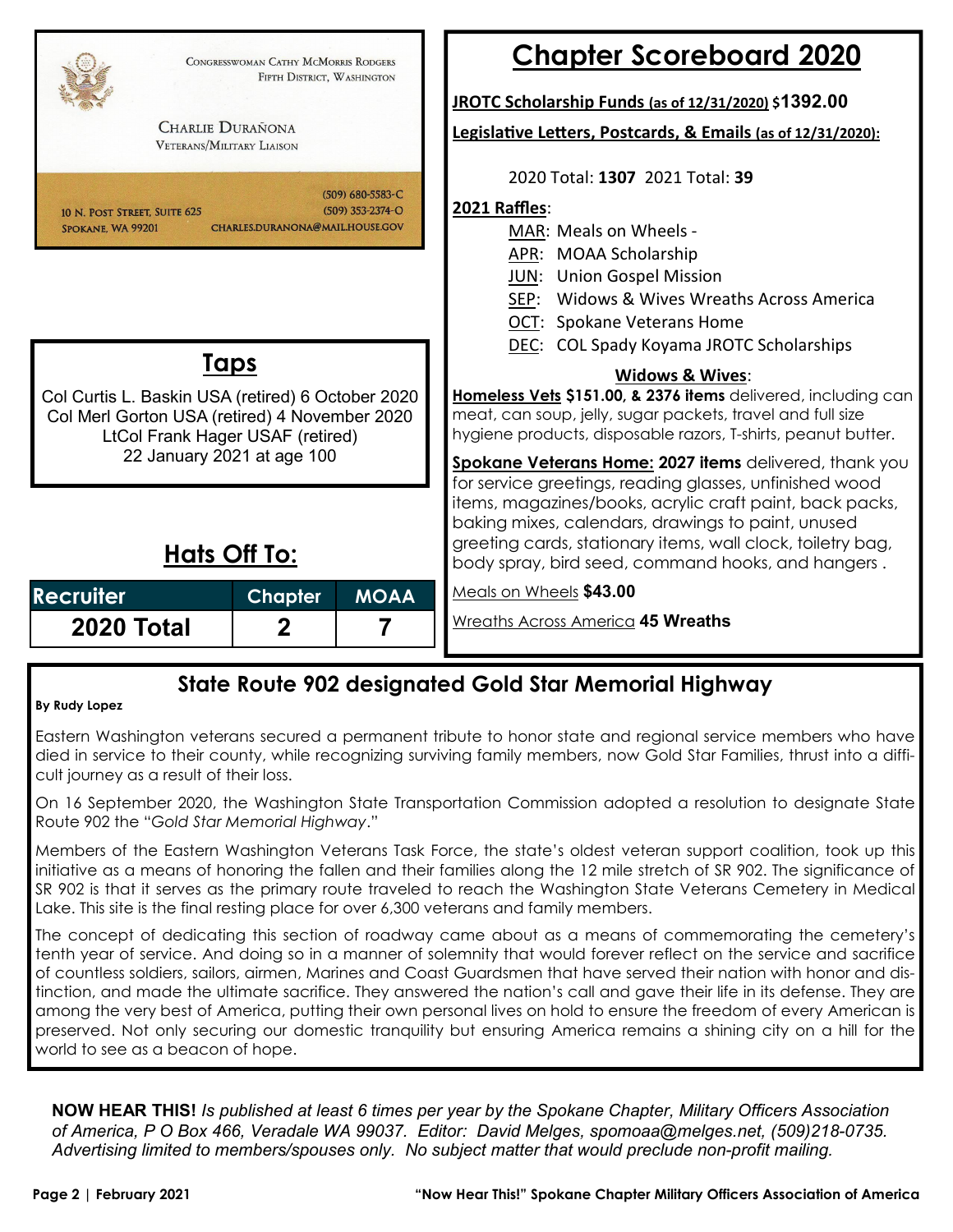## **Need to Update/Replace an ID Card?**

We are in a unique situation with the COVID-19 pandemic causing cancelations, postponements and isolation. Life goes on with the virus calling the shots, but if you have lost your ID, need to get your dependents ID card replaced or renewed (they are only valid for four years, better check it while you read this). You can make a reservation for the Fairchild ID office on line by going to https://idco.dmdc.osd.mil/idco/#/, (IDs expiring before 30 June 2021 have been extended to 30 June 2021 for medical benefits and for *base access through 31 March 2021*) **The direct number to the office is (509)247-9240.** You need to bring two forms of ID if yours is expired (valid photo ID, drivers license, passport, etc. At age 75 you are eligible for a permanent ID.

- 1. In the *ID Card Office Locator & Appointments* box click on
- 2. In *Search for Site by Address* Enter your location, pick the *Radius* to an applicable distance
- 3. Click on *SEARCH*
- 4. Under Fairchild AFB click on *SELECT*
- 5. At the bottom of the page you will see the office hours and address click on *SCHEDULE AN AP-POINTMENT*
- 6. A calendar will be displayed for the current month, if there are no appointments available for the current month select the next month (located above the calendar).
- 7. When you find a month with available appointments select the date you desire.
- 8. Click on the number of *Available Appointments* this should show the times open for that date.
- 9. You may encounter times when the server displays the dates showing *Available Appointments* but goes no further, this means you will need to try again the next day. Call the office if you continue to experience problems with the web site.
- 10. An example of the calendar is displayed below.
- 11. Below the calendar will be a list of dates and times followed by a **BOOK THIS APPOINTMENT**  box. Click on the box for the desired date and time.

| 2/1/2021 | m            |      |               |                                                          |  |  |  |  |
|----------|--------------|------|---------------|----------------------------------------------------------|--|--|--|--|
| February | $\mathbf{v}$ | 2021 | $\Rightarrow$ | Available Dates $\rightarrow$ $\leftarrow$ $\rightarrow$ |  |  |  |  |

| <b>Sunday</b> | <b>Monday</b>                                    | <b>Tuesday</b>                                   | Wednesday                                                     | <b>Thursday</b>                                  | <b>Friday</b>                              | <b>Saturday</b> |
|---------------|--------------------------------------------------|--------------------------------------------------|---------------------------------------------------------------|--------------------------------------------------|--------------------------------------------|-----------------|
|               | <b>Fully</b><br><b>Booked</b>                    | <b>12 Available</b><br><b>Appointments</b>       | <b>10 Available</b><br><b>Appointments</b>                    | <b>12 Available</b><br><b>Appointments</b>       | 9 Available<br><b>Appointments</b>         |                 |
|               | <b>12 Available</b><br><b>Appointments</b>       | <b>14 Available</b><br><b>Appointments</b>       | 10 <sup>1</sup><br><b>12 Available</b><br><b>Appointments</b> | 11<br><b>14 Available</b><br><b>Appointments</b> | <b>15 Available</b><br><b>Appointments</b> | 13<br>12        |
| 14            | 15                                               | 16<br><b>Fully</b><br><b>Booked</b>              | 17<br><b>14 Available</b><br><b>Appointments</b>              | 18<br><b>14 Available</b><br><b>Appointments</b> | <b>12 Available</b><br><b>Appointments</b> | 20<br>19        |
| 21<br>രി      | 22<br><b>14 Available</b><br><b>Appointments</b> | 23<br><b>13 Available</b><br><b>Appointments</b> | 24<br><b>14 Available</b><br><b>Appointments</b>              | 25<br><b>15 Available</b><br><b>Appointments</b> | <b>13 Available</b><br><b>Appointments</b> | 27<br>26        |

## **Award Winning Spokane Chapter**

Once again our chapter won awards from MOAA National. We achieved our fifteenth consecutive *5 Star*  Chapter award. Additionally we won communications awards for the web page https:// www.spokanemoaa.org, if you haven't visited it lately it was completely redesigned last year. We also won a communications award for the newsletter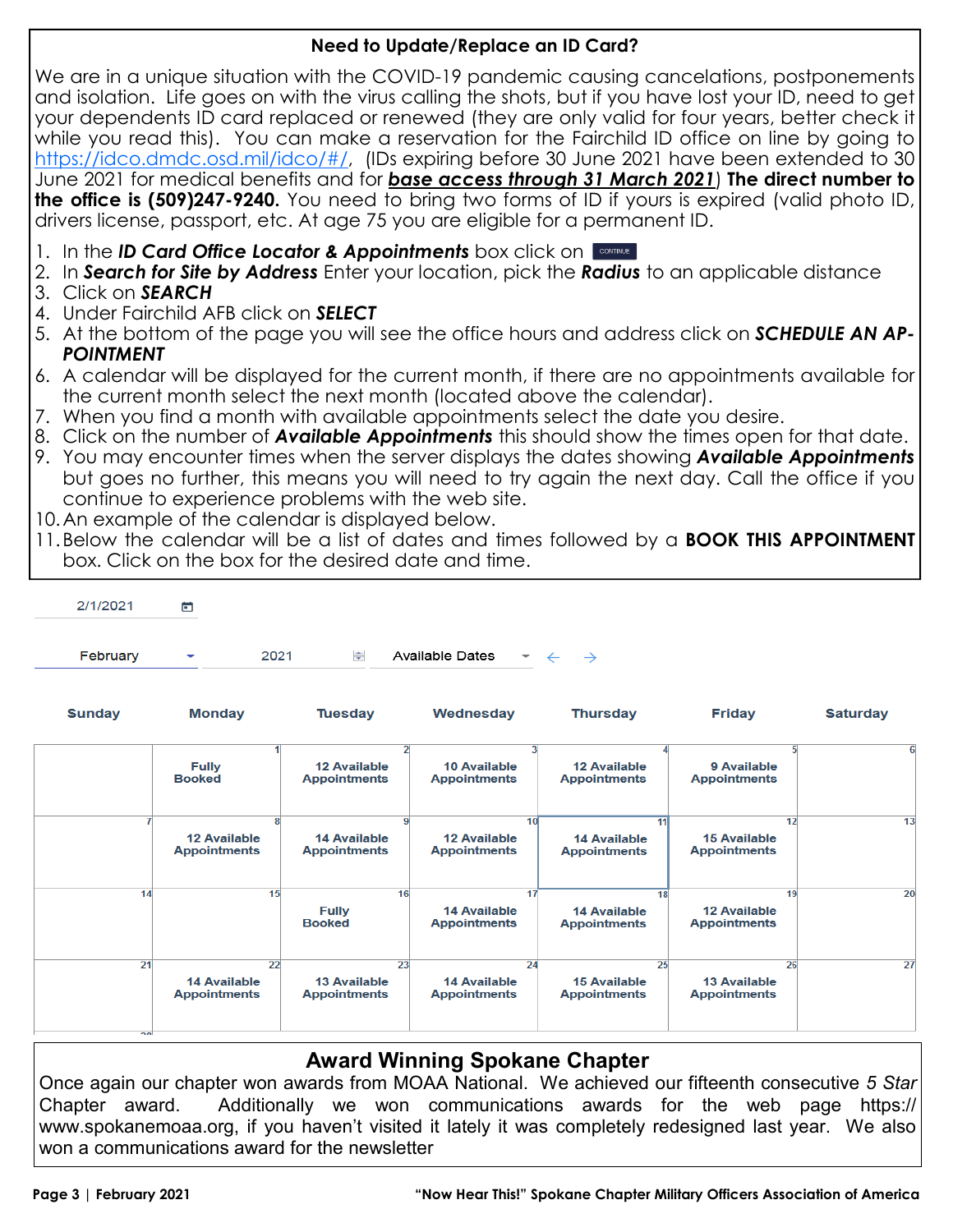## **LEGISLATIVE ACTION REPORT**

## **Key Bills being considered by Congress**

Show your support for these bills by going to http://takeaction.moaa.org/?0 Our chapter designation is *WA07,* which will be useful when using the MOAA website.

## HOUSE 5995

A bill to amend title 10, United States Code, to expand eligibility to certain military retirees for concurrent receipt of veterans' disability compensation and retired pay or combat-related special compensation, and for other purposes.

## HOUSE 413

A bill to amend the Internal Revenue Code of 1986 to allow the work opportunity credit to small businesses which hire individuals who are members of the Ready Reserve or National Guard, and for other purposes.

HOUSE 847

A bill to provide interim appropriations for the Coast Guard Retired Serviceman's Family Protection and Survivor Benefits Plans for each fiscal year after fiscal year 2018, and for other purposes.

SENATE 3393

A bill to amend title 10, United States Code, to provide for concurrent receipt of veterans' disability compensation and retired pay for disability retirees with fewer than 20 years of service and a combat-related disability, and for other purposes. SENATE 21

A bill making continuing appropriations for Coast Guard pay in the event of an appropriations act expired prior to the enactment of new appropriations (official title to be confirmed).

SENATE 1047

A bill to amend title 38, United States Code, to create a dependency and indemnity compensation allowance for surviving spouses receiving dependency and indemnity compensation from the Department of Veterans Affairs, and for other purposes.

## SENATE 2216

A bill to require the Secretary of Veterans Affairs to formally recognize caregivers of veterans, notify veterans and caregivers of clinical determinations relating to eligibility for caregiver programs, and temporarily extend benefits for veterans who are determined ineligible for the family caregiver program, and for other purposes.

## HOUSE 2406

A bill to amend the National Oceanic and Atmospheric Administration Commissioned Officer Corps Act of 2002 to make certain changes to the National Oceanic and Atmospheric Administration's commissioned officer corps, and for other purposes.

## SENATE 2629

A bill to amend the Public Health Service Act with respect to the Public Health Service Corps.

SENATE 2297

A bill to authorize appropriations for the Coast Guard, and for other purposes. HOUSE 333

A bill to amend title 10, United States Code, to permit retired members of the Armed Forces who have a service-connected disability rated less than 50 percent to receive concurrent payment of both retired pay and veterans disability compensation, to extend eligibility for concurrent receipt to chapter 61 disability retirees with less than 20 years of service, and for other purposes.

## **Legislative Contacts**

**President Donald Trump**  The White House 1600 Pennsylvania Ave. Washington DC 20500

## **Washington**

#### **Senator Patty Murray**

United States Senate 10 North Post St, Suite 600 Spokane WA 99201 (509)624-9515 Fax (509)624-9561

#### **Senator Maria Cantwell**

United States Senate 920 W. Riverside, Suite 697 Spokane WA 99201 (509)353-2507 Fax (509)353-2547

#### **Representative Cathy McMorris Rodgers**

United States House of Representatives 10 N. Post St, Suite 625 Spokane WA 99201 (509)353-2374 Fax (509)352-2412

## **Idaho**

#### **Senator Mike Crapo** United States Senate 610 W. Hubbard, Suite 209 Coeur d'Alene ID 83814 (208)664-5490 Fax (208)664-0889

#### **Senator Jim Risch**

United States Senate 610 W. Hubbard, Suite 213 Coeur d'Alene ID 83814 (208)667-6130 Fax (208)765-1743

#### **Representative Russ Fulcher**

United States House of **Representatives** 1250 Ironwood Dr. Suite. 241 Coeur d'Alene ID 83814 (208)667-0127 Fax: (208)667-0310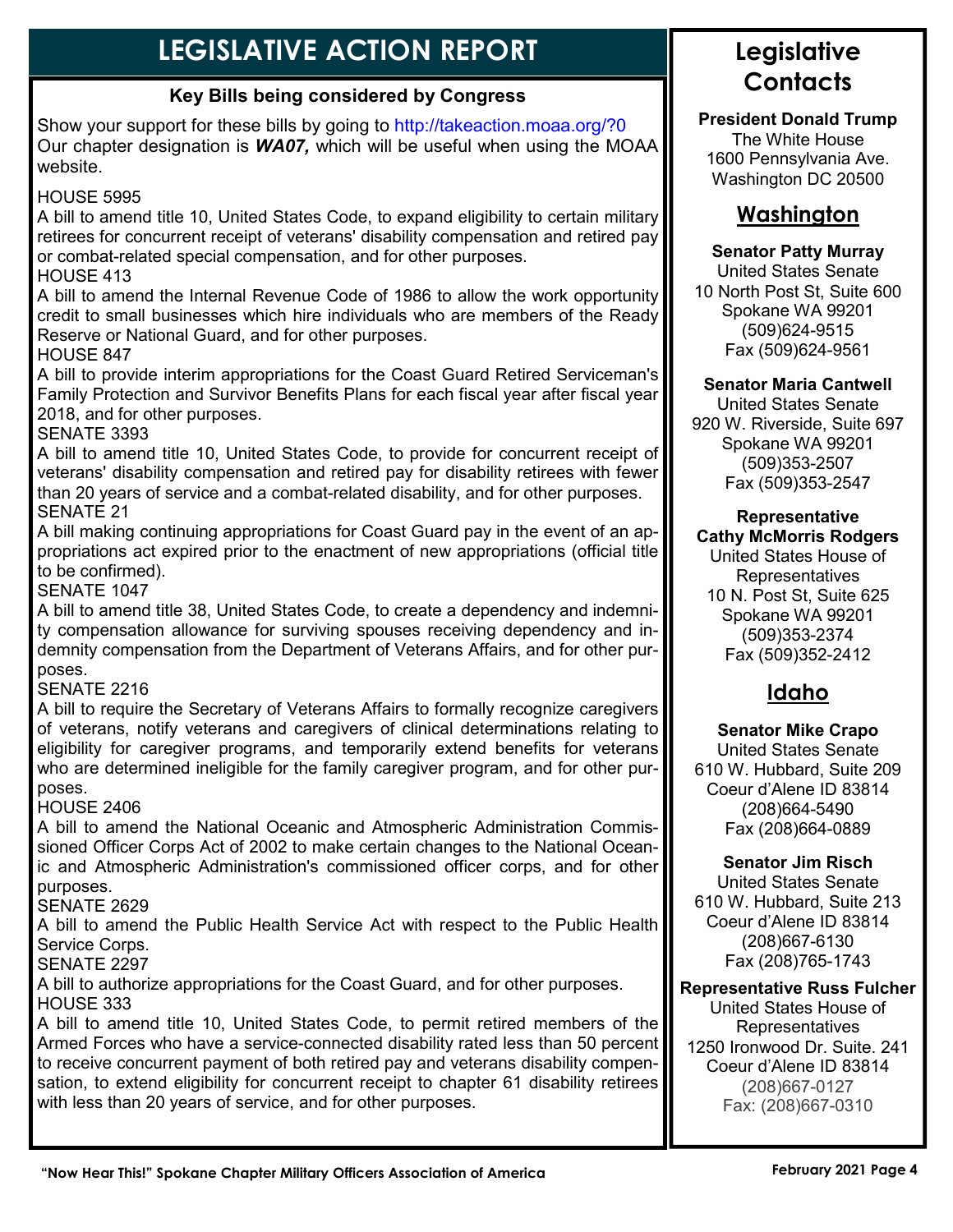## **Local Resources**

| <b>Washington Attorney General's</b>                                                                                                                                                                                                                                                                                               |             | <b>Casualty Assistance Officer</b>                                                                                                                                                                                                                                                                                                                                                                                    |  |  |  |  |  |
|------------------------------------------------------------------------------------------------------------------------------------------------------------------------------------------------------------------------------------------------------------------------------------------------------------------------------------|-------------|-----------------------------------------------------------------------------------------------------------------------------------------------------------------------------------------------------------------------------------------------------------------------------------------------------------------------------------------------------------------------------------------------------------------------|--|--|--|--|--|
| <b>Military &amp; Veteran Legal Resource Guide</b>                                                                                                                                                                                                                                                                                 |             | Erica Kerin is the casualty assistance officer for                                                                                                                                                                                                                                                                                                                                                                    |  |  |  |  |  |
| This guide summarizes in one place some of the                                                                                                                                                                                                                                                                                     |             | Fairchild AFB and surrounding area.                                                                                                                                                                                                                                                                                                                                                                                   |  |  |  |  |  |
| many legal rights, protections, and resources<br>available to Washington's military service members,                                                                                                                                                                                                                               |             | Bldg. 2040 at 7 W. Arnold St., (509)247-4488.                                                                                                                                                                                                                                                                                                                                                                         |  |  |  |  |  |
| veterans, and their families. It is designed to help                                                                                                                                                                                                                                                                               |             | If you leave a message, she will call you back.                                                                                                                                                                                                                                                                                                                                                                       |  |  |  |  |  |
| promote awareness and understanding about the                                                                                                                                                                                                                                                                                      |             |                                                                                                                                                                                                                                                                                                                                                                                                                       |  |  |  |  |  |
| laws and protections among military service                                                                                                                                                                                                                                                                                        |             |                                                                                                                                                                                                                                                                                                                                                                                                                       |  |  |  |  |  |
| members, veterans, and others to help current and                                                                                                                                                                                                                                                                                  |             | <b>U.S. Air Force Legal Assistance</b>                                                                                                                                                                                                                                                                                                                                                                                |  |  |  |  |  |
| former military service members see the full benefit<br>these laws provide.                                                                                                                                                                                                                                                        |             | <b>Fairchild AFB Wing Headquarters</b><br>$(509)247 - 2838$<br>Legal Assistance: Tuesday & Thursday 0830-0930<br>Notary & Power of Attorney: Mon-Fri 0830-1600                                                                                                                                                                                                                                                        |  |  |  |  |  |
| The free guide can be downloaded at the following                                                                                                                                                                                                                                                                                  |             |                                                                                                                                                                                                                                                                                                                                                                                                                       |  |  |  |  |  |
| link or received by mail via written request to the                                                                                                                                                                                                                                                                                |             |                                                                                                                                                                                                                                                                                                                                                                                                                       |  |  |  |  |  |
| address below:                                                                                                                                                                                                                                                                                                                     |             |                                                                                                                                                                                                                                                                                                                                                                                                                       |  |  |  |  |  |
| http://www.atg.wa.gov/veteran-and-military-                                                                                                                                                                                                                                                                                        |             | Call to find out if they can help with your legal                                                                                                                                                                                                                                                                                                                                                                     |  |  |  |  |  |
| resources                                                                                                                                                                                                                                                                                                                          |             |                                                                                                                                                                                                                                                                                                                                                                                                                       |  |  |  |  |  |
| Membership Chair/Committee<br>Spokane Chapter, MOAA<br>P.O. Box 466<br>Veradale, WA 99037                                                                                                                                                                                                                                          |             | <b>Update My Communication Preferences</b><br>EMAIL REQUEST, CHANGE OF ADDRESS or PHONE, or TEMPORARILY AWAY:<br>Clip and complete this form and mail it to the address to the left                                                                                                                                                                                                                                   |  |  |  |  |  |
|                                                                                                                                                                                                                                                                                                                                    |             | so we can update our database. Thank you.                                                                                                                                                                                                                                                                                                                                                                             |  |  |  |  |  |
| Member Name:<br>(Please print clearly)                                                                                                                                                                                                                                                                                             |             |                                                                                                                                                                                                                                                                                                                                                                                                                       |  |  |  |  |  |
| [ ] I would like to be added to the chapter email list. I specifically request to (check all that apply):<br>[] Receive the chapter newsletter by email<br>NOTE: We do not send junk email or spam. Also, we do not<br>[ ] Receive important information in a timely manner.<br>give away, sell or trade anyone's email addresses. |             |                                                                                                                                                                                                                                                                                                                                                                                                                       |  |  |  |  |  |
| My email address is: _<br>(Please print clearly)                                                                                                                                                                                                                                                                                   |             |                                                                                                                                                                                                                                                                                                                                                                                                                       |  |  |  |  |  |
| My mailing address, email address, and/or phone number has changed to:                                                                                                                                                                                                                                                             |             |                                                                                                                                                                                                                                                                                                                                                                                                                       |  |  |  |  |  |
| wish to receive the newsletter while I'm away.<br>If "do" please send it to:                                                                                                                                                                                                                                                       |             |                                                                                                                                                                                                                                                                                                                                                                                                                       |  |  |  |  |  |
| Signed:                                                                                                                                                                                                                                                                                                                            |             |                                                                                                                                                                                                                                                                                                                                                                                                                       |  |  |  |  |  |
| Fill out and Mail to: Spokane Chapter<br>Military Officers Association of America<br>P.O. Box 466, Veradale WA 99037<br>Please Print or Type: NAME                                                                                                                                                                                 | Join Today! | FREE Chapter Membership for NEW members thru 31 DEC 2021<br>Regular Member: \$15/year or \$40 for 3 years<br>Surviving Spouse: \$9/year or \$25 for 3 years                                                                                                                                                                                                                                                           |  |  |  |  |  |
|                                                                                                                                                                                                                                                                                                                                    |             |                                                                                                                                                                                                                                                                                                                                                                                                                       |  |  |  |  |  |
|                                                                                                                                                                                                                                                                                                                                    |             |                                                                                                                                                                                                                                                                                                                                                                                                                       |  |  |  |  |  |
|                                                                                                                                                                                                                                                                                                                                    |             |                                                                                                                                                                                                                                                                                                                                                                                                                       |  |  |  |  |  |
|                                                                                                                                                                                                                                                                                                                                    |             |                                                                                                                                                                                                                                                                                                                                                                                                                       |  |  |  |  |  |
|                                                                                                                                                                                                                                                                                                                                    |             |                                                                                                                                                                                                                                                                                                                                                                                                                       |  |  |  |  |  |
|                                                                                                                                                                                                                                                                                                                                    |             | To join Spokane Chapter, MOAA, membership is required in MOAA national. I am / am not (circle one) a current member of MOAA national.                                                                                                                                                                                                                                                                                 |  |  |  |  |  |
|                                                                                                                                                                                                                                                                                                                                    |             | Membership in the Spokane Chapter and MOAA national is open to present and former commissioned officers and warrant officers<br>(including retirees) with honorable service in any of the United States seven uniformed services (including National Guard and Reserves) of<br>the Army, Navy, Marine Corps, Air Force, Coast Guard, U.S. Public Health Service, and National Oceanic and Atmospheric Administration. |  |  |  |  |  |
|                                                                                                                                                                                                                                                                                                                                    |             |                                                                                                                                                                                                                                                                                                                                                                                                                       |  |  |  |  |  |